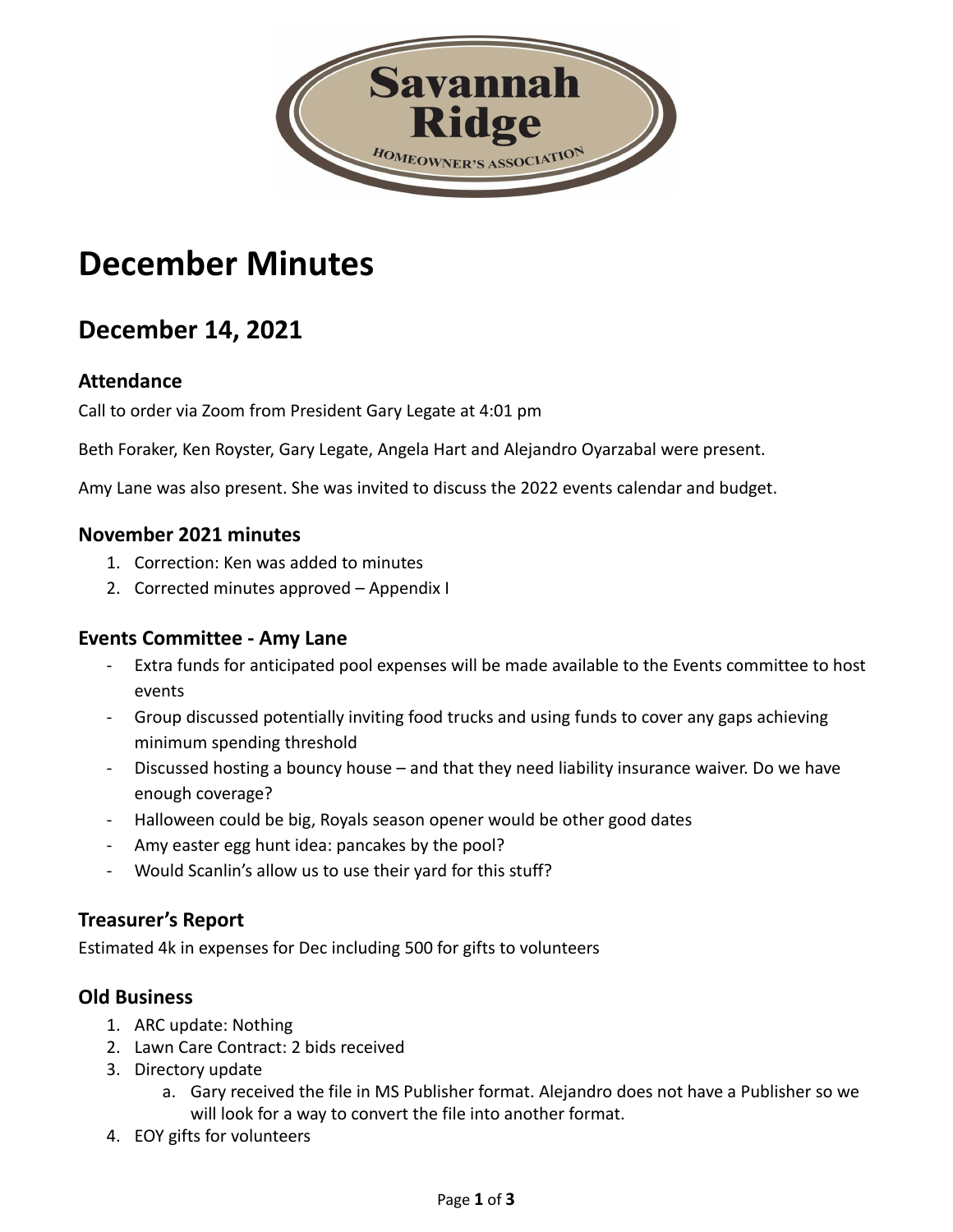- a. List of volunteers and their preferred local establishments were sent to Alejandro. Alejandro will purchase and submit receipts by EOY.
- 5. Pool phone service
	- a. Have not heard back from Lisa if the phone service has been terminated
- 6. Annual assessment update
	- a. 50% have paid. 54 have not.
- 7. 501c3
	- a. Gary will put Alejandro in contact with Joe Fenessie to secure necessary c3 paperwork

#### **New Business**

- 1. 2022 Events budget
	- a. Propose spending an additional 1200 on top of the original 3000 allocated
- 2. ARC
	- a. One request for a side garage was rejected but may be appealed
- 3. Summary of annual payments
	- a. Some residents have requested to make their payment midday
	- b. Board discussed transitioning all homes to a mid year payment system
	- c. Board discussed potentially processing credit cards payments
- 4. SCOOP Newsletter ideas
	- a. None
- 5. Distribute approved gifts to volunteers
	- a. Alejandro will drop off gift cards with Beth
- 6. July meeting rescheduled
	- a. Move meeting from July 12 to 19
- 7. 2022 Board Goals

Arrange more events and build stronger sense of community

Update pool door, pool furniture, wifi

Update technology based on 501c3 status

Optimize banking based on c3 status – is it possible to put funds in an interest earning account Explore mid year dues

#### **Adjournment**

5:14 pm